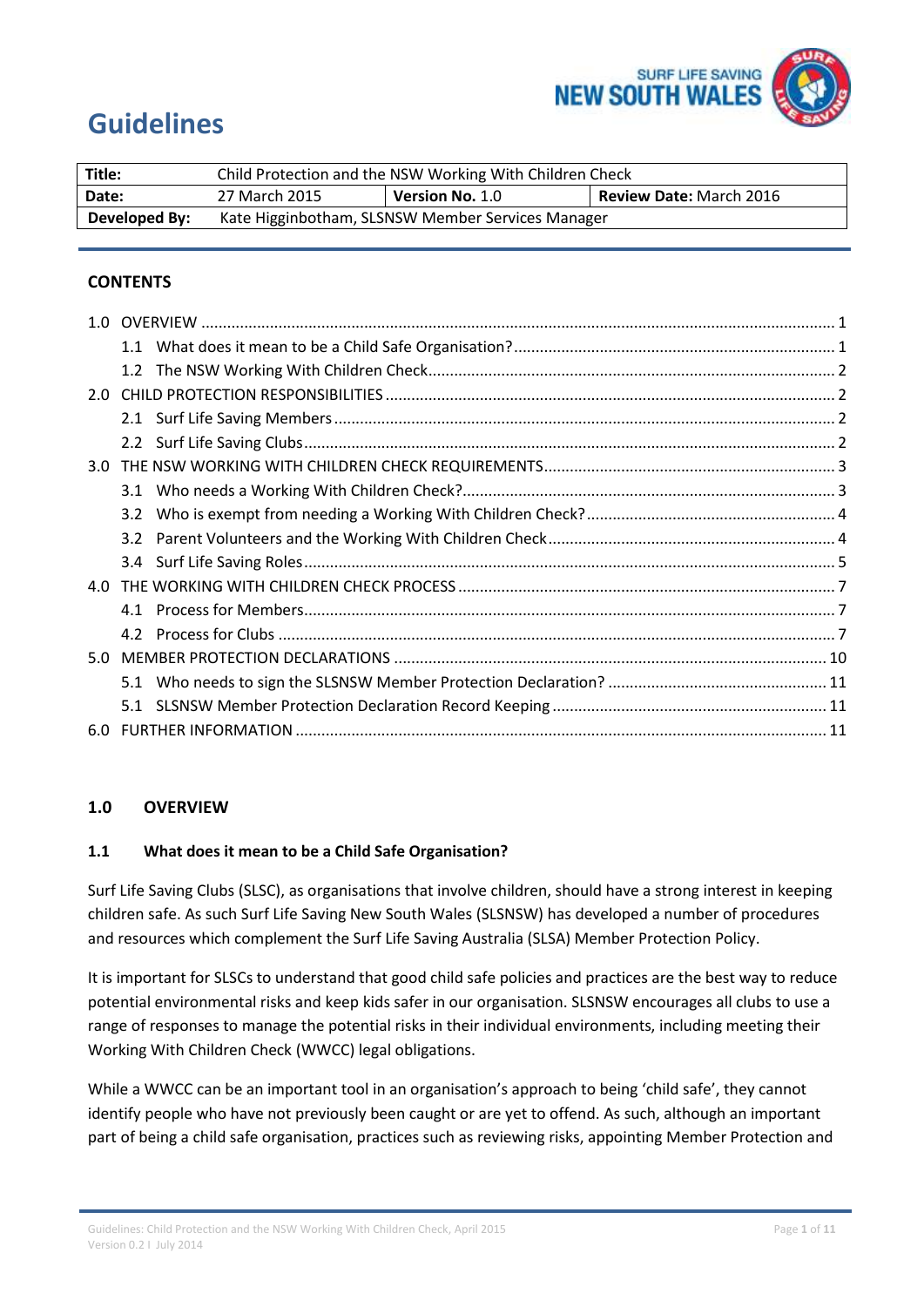

Information Officers (MPIO), good communication and training, and managing allegations, are equally important.

## <span id="page-1-0"></span>**1.2 The NSW Working With Children Check**

The [Child Protection \(Working with Children\) Act 2012](http://www.legislation.nsw.gov.au/maintop/view/inforce/act+51+2012+cd+0+N) and the [Child Protection \(Working with Children\)](http://www.legislation.nsw.gov.au/maintop/view/inforce/subordleg+156+2013+cd+0+N)  [Regulation 2013,](http://www.legislation.nsw.gov.au/maintop/view/inforce/subordleg+156+2013+cd+0+N) new legislation developed to better protect our children, means that a WWCC is now a prerequisite for anyone in child-related roles, either paid or voluntary.

A phase in schedule for child related industries was developed, and from April 2016 all sporting organisations must comply with the Child Protection legislation. Surf Life Saving (SLS) falls under the sport sector, and as such all members in New South Wales in child-related roles will be required to have a WWCC from April 2016. A phase in period of one year from April 2015 will apply meaning New South Wales Clubs must transition to the new WWCC during the 2015/16 season.

The WWCC is managed by the **[Office of the Children's Guardian](http://www.kidsguardian.nsw.gov.au/)** (OCG) and involves a national criminal history check and review of findings of workplace misconduct. The result of a WWCC is either a clearance to work with children for five years, or a bar against working with children. Cleared applicants are subject to ongoing monitoring, and relevant new records may lead to the clearance being revoked.

## <span id="page-1-1"></span>**2.0 CHILD PROTECTION RESPONSIBILITIES**

## <span id="page-1-2"></span>**2.1 Surf Life Saving Members**

All members of SLS, no matter whether they are in a child-related role or not, have a responsibility to protect children. All members must follow SLS policy, procedure and codes of conduct and should advise the nominated person in their club if they identify any risks to child protection. Members are accountable for their own behaviour and are expected to comply with any screening requirements and with any decisions and/or disciplinary measures imposed under legislation and SLS policy and procedure.

SLSNSW members who are in defined 'child-related' roles (see Section 4.2), where they do not fall under any of the legislative exemptions (see Section 3.2), must complete a WWCC from April 2015. They must complete the WWCC application process and provide their WWCC Number or Application Number to their club as per the process detailed in Section 4.0.

## <span id="page-1-3"></span>**2.2 Surf Life Saving Clubs**

SLSCs have a responsibility to be a Child Safe Organisation. To achieve this they should have good structures and practices in place, meet their legal requirements and manage allegations.

## 1. Good structures and practices

- a) Become familiar with relevant [SLS policy and procedure,](https://portal.sls.com.au/) including the Member Protection Policy and Grievance Procedure.
- b) Take steps to identify and reduce child protection [risks.](http://www.kidsguardian.nsw.gov.au/working-with-children/child-safe-organisations/risk-management)
- c) Appoint a [Member Protection and Information Officer,](http://www.ausport.gov.au/supporting/integrity_in_sport/resources/mpio_education) or other such role, to help manage child protection at the club.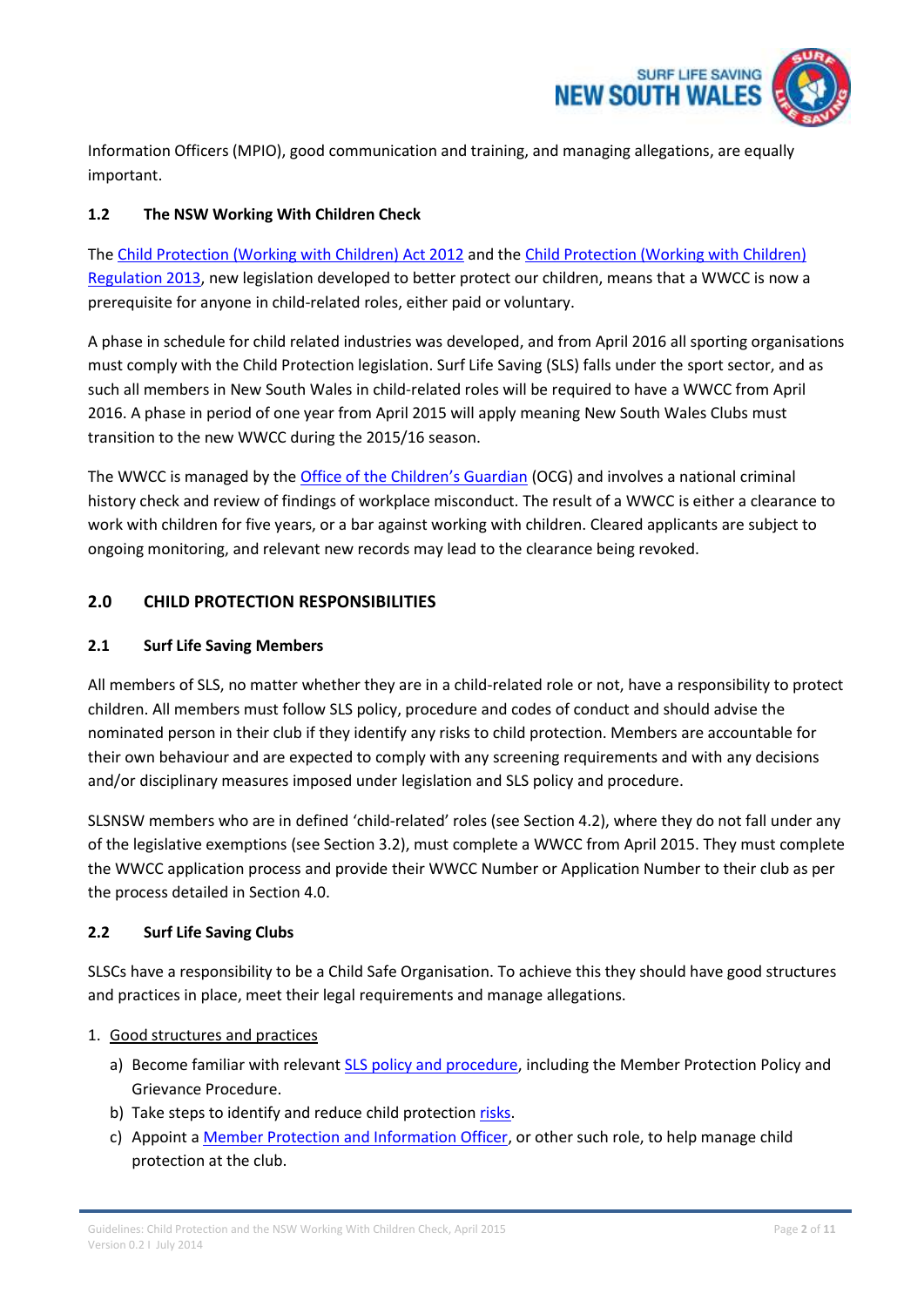

- d) Understand [privacy obligations,](http://www.kidsguardian.nsw.gov.au/working-with-children/child-safe-organisations/privacy-considerations) and respect the privacy rights of children as well as those people who provide information.
- e) Regularly tell members about child protection expectations, policies and procedures via websites, meetings, newsletters and other channels.
- f) [Train](http://www.dsr.nsw.gov.au/sportsclubs/ryc_child_training.asp) key members including your MPIO, committee and those working in child-related roles on child protection issues and management.
- g) Encourage [participation](http://www.kidsguardian.nsw.gov.au/working-with-children/child-safe-organisations/listening-to-children-and-young-people) it is an integral component of being a Child-safe Child-friendly organisation. If kids' participation is not valued and facilitated in an organisation, children and young people are unlikely to speak up about experiences of feeling unsafe.

## 2. Meet legal requirements

Clubs must ensure that all volunteers and employees in child-related roles, who do not fall under the exemptions, must get a WWCC (see Section 3.0). It is also their responsibility to verify the WWCC and accept, suspend or reject membership and participation of these people as per the process detailed in Section 4.0.

## 3. Manage allegations

With good structures and practices in place (e.g. a clear grievance procedures and trained members), clubs will be in a better position to deal with allegations effectively. All child abuse allegations should be dealt with promptly, sensitively and professionally ideally by a trained MPIO, or if not another allocated person within the club who has knowledge/experience in handling such allegations.

Serious allegations – Members and employees of SLSCs may come across children being abused or who disclose their abuse to them. This abuse may be occurring within or outside of the club. Anyone who suspects, on reasonable grounds, that a child or young person is at risk of significant harm should call the Child Protection Helpline on 132 111. For more information who can make a report and how to make a report click [here.](http://www.kidsguardian.nsw.gov.au/working-with-children/child-safe-organisations/complaints-management)

# <span id="page-2-0"></span>**3.0 THE NSW WORKING WITH CHILDREN CHECK REQUIREMENTS**

# <span id="page-2-1"></span>**3.1 Who needs a Working With Children Check?**

The WWCC is a prerequisite for paid and unpaid child-related work. Under Part 2, Section 6 of the [Child](http://www.legislation.nsw.gov.au/maintop/view/inforce/act+51+2012+cd+0+N)  [Protection \(Working With Children\) Act 2012,](http://www.legislation.nsw.gov.au/maintop/view/inforce/act+51+2012+cd+0+N) child-related work is defined as work in a specific, child-related role or face-to-face contact with children in a child-related sector.

SLS is given consideration under the Act as a 'Club or other body providing services for children' which defines that:

(1) Work for a club, association, movement, society or other body of a cultural, recreational, sporting or community service nature that involves providing programs or services primarily for children is child-related work.

(2) Without limiting subclause (1), work as a coach or as a team manager, or an assistant coach or assistant team manager, for a sport or activity for children is child-related work.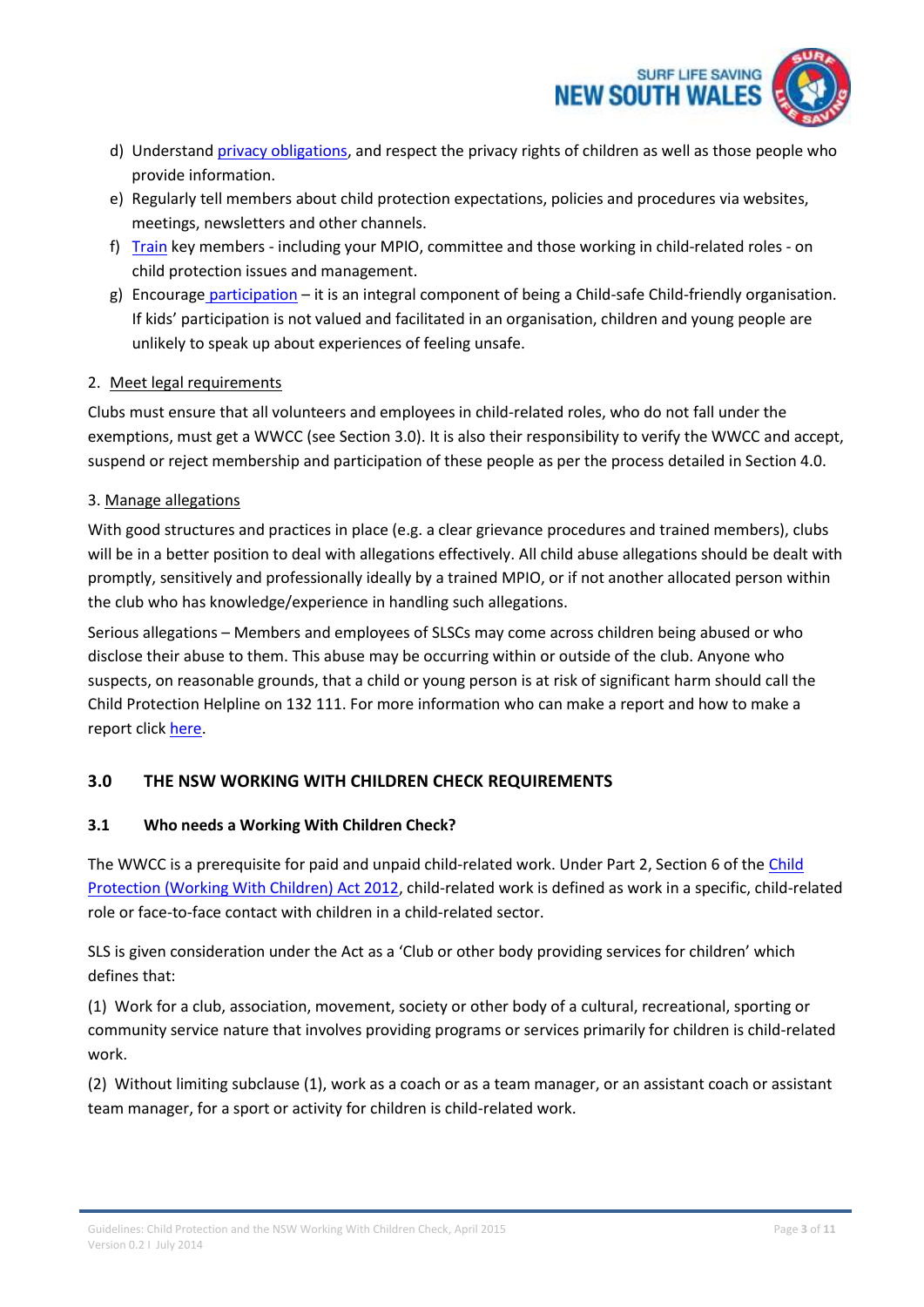

(3) However, the work is not child-related work if the work is work as a referee, umpire, linesperson or otherwise as a sporting official or a groundsperson, and the work does not ordinarily involve contact with children for extended periods without other adults being present.

## <span id="page-3-0"></span>**3.2 Who is exempt from needing a Working With Children Check?**

There are specified exemptions from the WWCC. People covered by these exemptions are not required to have a WWCC. The exemptions which are most relevant to SLS include:

- Children (under the age of 18)
- Administrative, clerical, maintenance or ancillary work not ordinarily involving contact with children for extended periods
- Very short term work:
	- A worker who works for a period of not more than a total of 5 working days in a calendar year, if the work involves minimal direct contact with children or is supervised when children are present
	- As a visiting speaker, adjudicator, performer, assessor or other similar visitor for a one off occasion, in the presence of one or more other adults
- Work only with close relatives (except as an authorised carer)
- Volunteering by a parent or close relative [\(](http://www.kidsguardian.nsw.gov.au/Working-with-children/Working-With-Children-Check/Definitions)except where the work is part of a formal mentoring program or involves intimate, personal care of children with a disability) with a team, program or other activity in which the child usually participates or is a team member
- Co-workers and supervisors where a child works
- Interstate visitors:
	- can work or volunteer at a one-off event such as a jamboree, sporting or religious event or tour, for up to 30 days a year without a NSW Working With Children Check
	- can work or volunteer in any child-related work for up to 30 days a year, if the person holds an interstate Working With Children Check, or is exempt from the requirement to have such a check in his or her home jurisdiction

## <span id="page-3-1"></span>**3.2 Parent Volunteers and the Working With Children Check**

The WWCC allows parents to volunteer in activities that involve their own children without needing a Check. However, this is not a blanket exemption for all parent volunteers. If the work is part of a formal mentoring program or involves intimate personal care of children with a disability, the parent volunteer must get a Check.

There are only two exemptions for parent volunteers:

- Volunteering by a parent or close relative of a child in activities for the child's school, early education service or other educational institution
- Volunteering by a parent or close relative, with a team, program or other activity in which the child usually participates or is a team member.

If the volunteering work fits either of these descriptions, the parent does not need to get at Check.

Part 1, clause 3 of the Regulation defines a close relative as:

(a) a spouse or de factor partner of the person, or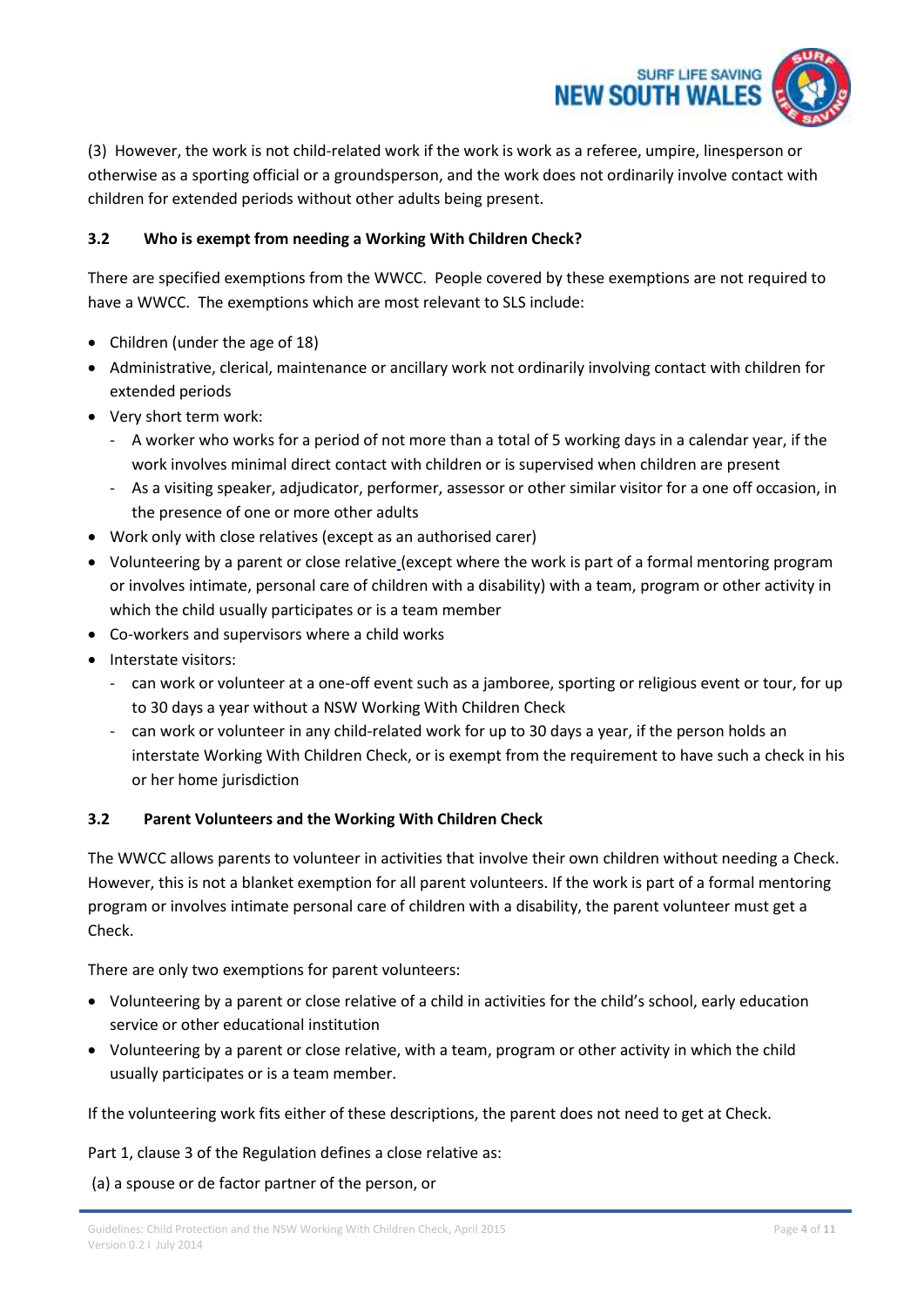

(b) a child, step-child, sibling, step-sibling, parent, step-parent, grandparent, step-grandparent, aunt, uncle, niece or nephew of the person, and includes, in the case of an Aboriginal person or a Torres Strait Islander, persons who are part of the extended family or kin of the person, according to the indigenous kinship system of the person's culture.

## <span id="page-4-0"></span>**3.4 Surf Life Saving Roles**

The following table defines the roles within SLS which are likely to have contact with children, whether a person undertaking this role would need a WWCC, and why or why not. This may not be an exhaustive list and Clubs should consult the above information about who requires a WWCC and what the exemptions are.

A 'tick' indicates that a WWCC is required.

|                                                          | I am a paid<br>worker | I am under<br>18 years   | I am a<br>volunteer<br>and my<br>child does<br>not<br>participate<br>in the<br>activity | I am a<br>volunteer<br>and my<br>child<br>participates<br>in the<br>activity | Reason for / against a WWCC                                                                                                                                                         |
|----------------------------------------------------------|-----------------------|--------------------------|-----------------------------------------------------------------------------------------|------------------------------------------------------------------------------|-------------------------------------------------------------------------------------------------------------------------------------------------------------------------------------|
| <b>Governance/Officer positions</b>                      |                       |                          |                                                                                         |                                                                              |                                                                                                                                                                                     |
| Committee member                                         | n/a                   | n/a                      | $\blacksquare$                                                                          | n/a                                                                          | Governance/management tasks are not<br>considered child-related work. If a<br>Committee member also helps with other<br>activities they should refer to the relevant<br>role below. |
| MPIO / Grievance<br>Officer                              | n/a                   | n/a                      | ☑                                                                                       | n/a                                                                          | MPIOs / Grievance Officers are responsible<br>for the protection of children & may have<br>them seek them out for support, thus<br>resulting in an unsupervised situation.          |
| <b>Junior Activities Positions</b>                       |                       |                          |                                                                                         |                                                                              |                                                                                                                                                                                     |
| Junior Activity<br>Chairperson                           | n/a                   | $\overline{\phantom{a}}$ | ☑                                                                                       | n/a                                                                          | JACs are responsible for the protection of<br>children & may have them seek them out<br>for support, thus resulting in an<br>unsupervised situation.                                |
| Age Manager                                              | n/a                   | $\Box$                   | ☑                                                                                       |                                                                              | Age Managers are in child-related roles and<br>need a WWCC unless they come under the<br>exemptions for parents/close relative.                                                     |
| Age Manager Assistant                                    | n/a                   | $\overline{\phantom{a}}$ | ☑                                                                                       | $\vert \ \ \vert$                                                            | Age Manager Assistants are in child-related<br>roles and need a WWCC unless they come<br>under the exemptions for parents/close<br>relative.                                        |
| Water Safety for<br><b>Nippers</b>                       | n/a                   | H                        | ☑                                                                                       |                                                                              | Water Safety personnel who support<br>Nippers programs are in child-related roles<br>and need a WWCC unless they come under<br>the exemptions for parents/close relative.           |
| <b>Youth Activities Positions</b>                        |                       |                          |                                                                                         |                                                                              |                                                                                                                                                                                     |
| Youth / Rookie / YEP<br>Coordinator                      | n/a                   | - 1                      | ☑                                                                                       | n/a                                                                          | Youth Coordinators are responsible for the<br>protection of children & may have them<br>seek them out for support, thus resulting in<br>an unsupervised situation.                  |
| Youth program 'helper'<br>for 5 days or less a year      | n/a                   |                          |                                                                                         |                                                                              | Youth Program helpers are in child-related<br>roles and need a WWCC unless they come<br>under the exemptions parents/close relative                                                 |
| Youth program 'helper'<br>for more than 5 days a<br>year | n/a                   | $\vert \ \ \vert$        | ☑                                                                                       | $\vert \ \ \vert$                                                            | or for short term work.                                                                                                                                                             |
| <b>Sport Positions</b>                                   |                       |                          |                                                                                         |                                                                              |                                                                                                                                                                                     |
| Coach for an under 18s                                   | ☑                     | - 1                      | ☑                                                                                       | $\vert \ \ \vert$                                                            | A coach for a squad or team which has only                                                                                                                                          |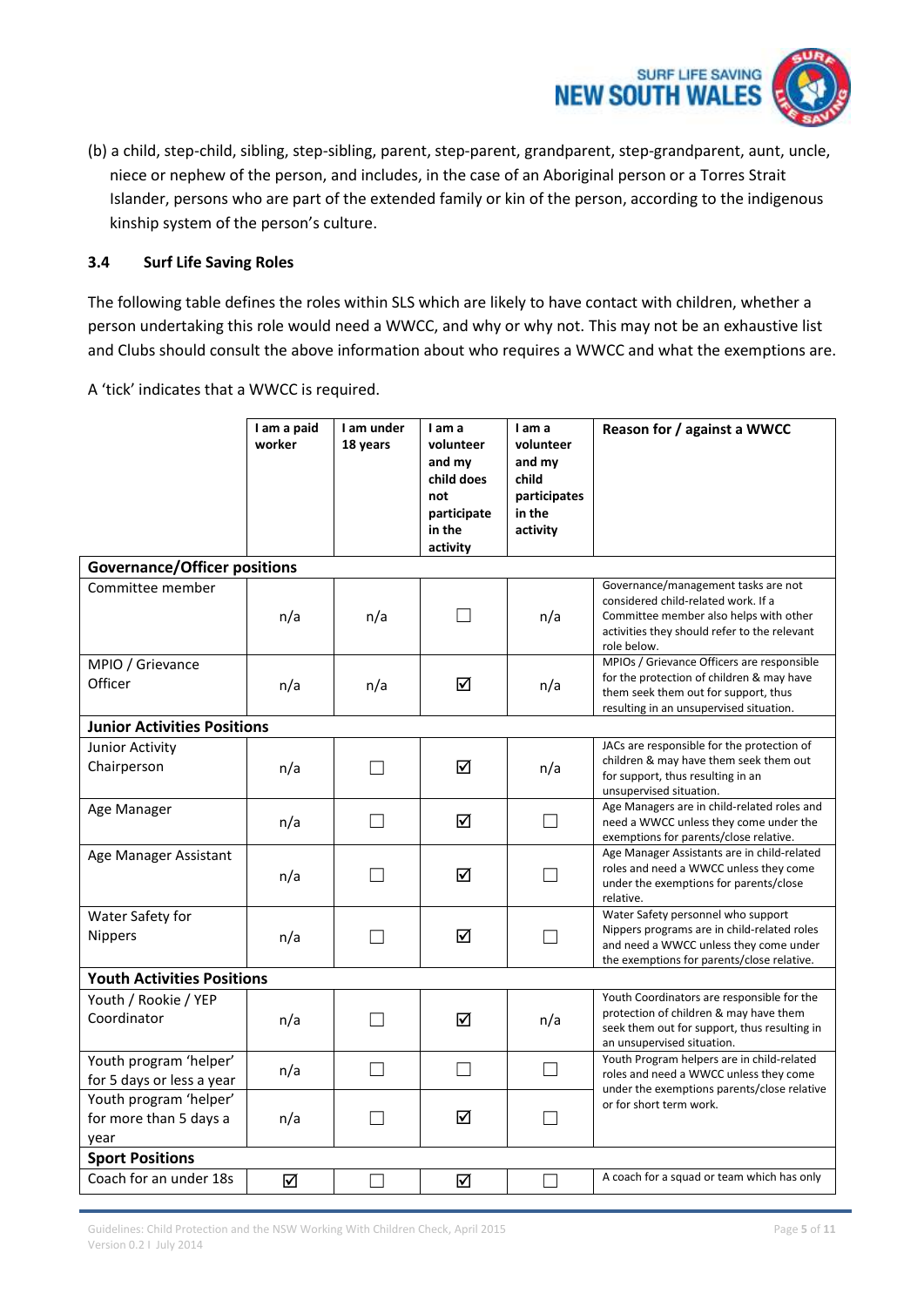

| only squad/team                                                                                                     |                   |                          |                   |                   | members who are under 18 years is deemed<br>to be child-related work and need a WWCC<br>unless they come under the exemptions for<br>parents/close relative.                                                                                                                     |
|---------------------------------------------------------------------------------------------------------------------|-------------------|--------------------------|-------------------|-------------------|----------------------------------------------------------------------------------------------------------------------------------------------------------------------------------------------------------------------------------------------------------------------------------|
| Coach for a mixed<br>squad/team (adults &<br>children under 18yrs)                                                  | $\mathsf{L}$      | $\overline{\phantom{a}}$ |                   |                   | A coach for a mixed ages squad is not in<br>child-related work and does not need a<br>WWCC.                                                                                                                                                                                      |
| Officials/event<br>assistants for a sporting<br>event.                                                              | n/a               |                          |                   |                   | Personnel who support events are deemed<br>not to be in child-related roles and<br>therefore are not required to get a WWCC.                                                                                                                                                     |
| <b>Member and Community Education Positions</b>                                                                     |                   |                          |                   |                   |                                                                                                                                                                                                                                                                                  |
| Chief Training Officer /<br>Program Coordinator                                                                     |                   |                          |                   | n/a               | Tasks in these roles are not considered<br>child-related work. If a CTO/Program<br>Coordinator also helps with other activities<br>they should refer to the relevant role<br>/scenario below.                                                                                    |
| TAFs/program<br>assistants/water<br>personnel for an under<br>18s only group for 5<br>days or less a year           |                   |                          |                   |                   | Trainers/Assessors/Facilitators, program<br>assistants and water safety personnel for a<br>group which has only members who are<br>under 18 years is deemed to be child-<br>related work, but has an exemption if it is<br>short term work.                                      |
| TAFs/program<br>assistants/water<br>personnel for an under<br>18s only group for<br>more than 5 days a<br>year      | ☑                 |                          | ☑                 |                   | Trainers/Assessors/Facilitators, program<br>assistants and water safety personnel for a<br>group which has only members who are<br>under 18 years is deemed to be child-<br>related work and need a WWCC unless they<br>come under the exemptions for<br>parents/close relative. |
| TAFs/program<br>assistants/water<br>personnel for a mixed<br>group (adults &<br>children under 18yrs)               |                   | - 1                      |                   |                   | Trainers/Assessors/Facilitators, program<br>assistants and water safety personnel for a<br>mixed ages group is not in child-related<br>work and does not need a WWCC.                                                                                                            |
| <b>Lifesaving Positions</b>                                                                                         |                   |                          |                   |                   |                                                                                                                                                                                                                                                                                  |
| Any (Eg. patrol captain,<br>patrol members etc)                                                                     | $\vert \ \ \vert$ | $\mathsf{L}$             | $\vert \ \ \vert$ | $\vert \ \ \vert$ | Although people under the age of 18 may<br>hold positions in lifesaving alongside adults,<br>there is an exemption for co-workers and<br>supervisors in the child's 'place of work'.                                                                                             |
| <b>Other Positions</b>                                                                                              |                   |                          |                   |                   |                                                                                                                                                                                                                                                                                  |
| Eg.<br>Administrative, clerical,<br>maintenance or<br>ancillary work (this<br>includes BBQ helpers<br>for example). |                   |                          |                   |                   | These roles do not ordinarily involve contact<br>with children for extended periods or in<br>unsupervised situations and therefore are<br>not deemed child-related work.                                                                                                         |

It should be noted in the table above, the statement "my child does/does not participate in the activity" is different depending on the activity.

- Nippers: The child can be in any group / age group on the beach. As long as the child is enrolled in Nippers and regularly attends, their parent/close relative is exempt. This is due to the fact that Nippers activities happen on the same day, and at the same location, no matter which group the child is in.
- Other activities: The child must be in the same group for the parent/close relative exemption to apply. This is because other activities can happen in isolation from other groups.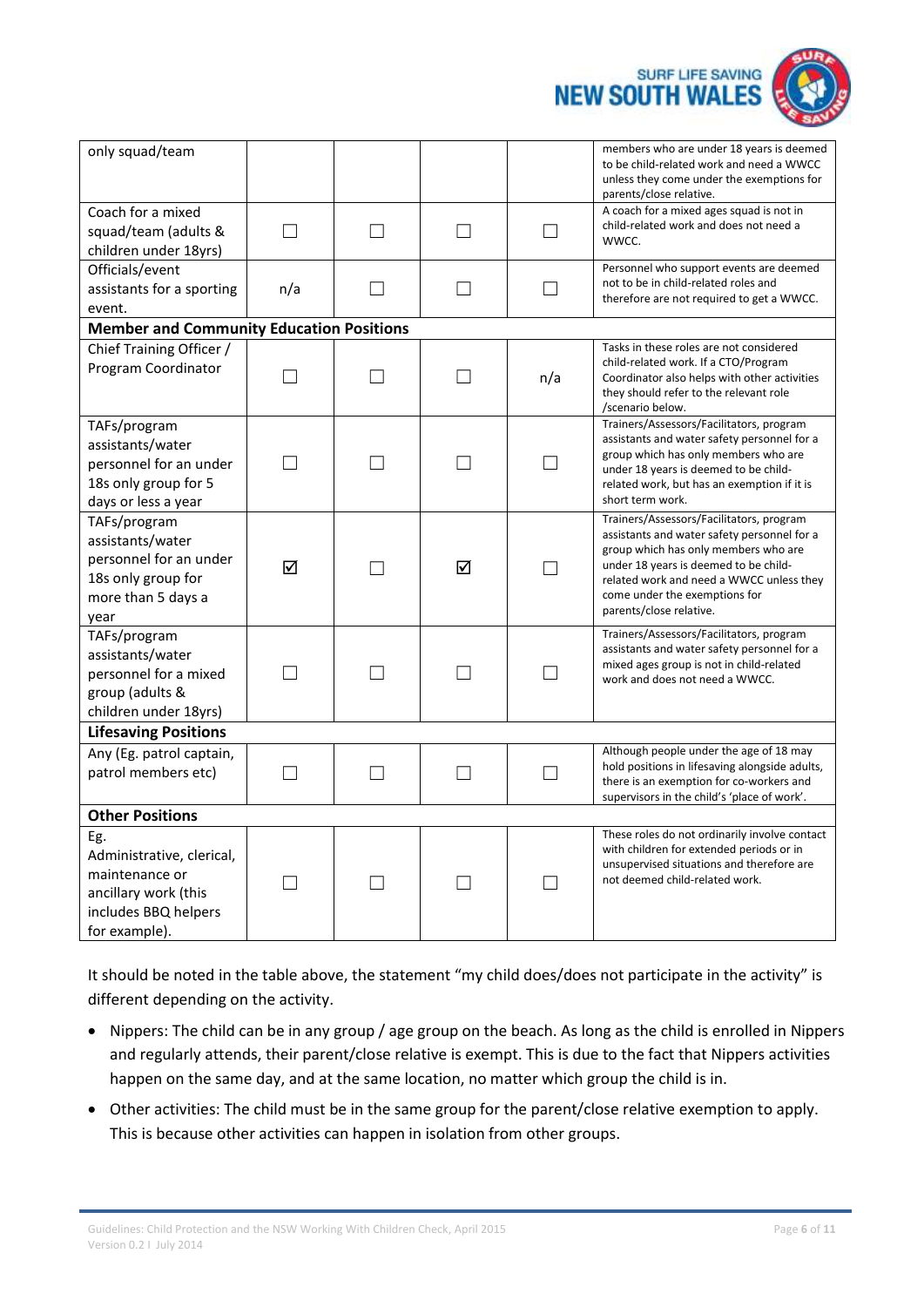

## <span id="page-6-0"></span>**4.0 THE WORKING WITH CHILDREN CHECK PROCESS**

#### <span id="page-6-1"></span>**4.1 Process for Members**

The process for SLSNSW Members who are required to have a WWCC as per the table above involves:

#### Those who already have a WWCC Number:

• Provide the WWCC Number, full name and date of birth to their Club for online verification

## Those who do not already have a WWCC:

- Complete the [online application form](http://www.kidsguardian.nsw.gov.au/working-with-children/working-with-children-check/apply/apply) (once the form has been submitted an Application Number will be received)
- Take the Application Number and proof of identify to a NSW Motor Registry, Government Access Centre, or Service NSW office
- Provide the WWWCC Number to the SLSC

If there is urgent need for a member to start in a role before the WWCC comes back, a WWCC Application Number can be provided to the Club to use for verification. Please note that an Application Number can only be used to verify after proof of identity has been supplied to the NSW Motor Registry and the WWCC Number will still need to be provided to the SLSC for re-verification once received however.

Child-related work cannot be undertaken until such time that the Club has completed the online verification process (see section 4.2) and the result comes back as 'Application In Progress' or 'Cleared'.

If the club receives a 'Barred' or 'Interim Barred' result during the initial verification process or at any other point during the person's engagement with the Club, then the person must cease any child-related work. The OCG will contact both the person who has been barred and the Club to advise and to discuss how to progress from that point.

Fees for the Working With Children Checks are \$80 for paid workers and free for volunteers, and lasts for a period of five years. Please note that a volunteer WWCC is not valid for paid work. If you begin paid work you will have a maximum of 30 days from the date you receive your first pay to upgrade to a WWCC for paid workers.

### <span id="page-6-2"></span>**4.2 Process for Clubs**

The process for Clubs who undertake child-related activities involves:

- 1. **Register as an 'employer' with the OCG** (if not already completed clic[k here](http://www.kidsguardian.nsw.gov.au/Working-with-children/Working-With-Children-Check/apply/-apply) to be taken to the registration portal, or click [here](https://www.youtube.com/watch?v=1pVxHDQ9yBs) to be taken to an online tutorial)
- 2. **Identify who will need a WWCC**, based on the table in Section 3.4, and advise the individuals.

It is recommended that once individuals have been advised they need a WWCC this is recoded somewhere to ensure this person gets their WWCC before starting in a child-related role. The 'Member Protection Note' field under the 'Member Protection' section on a member's SurfGuard profile could be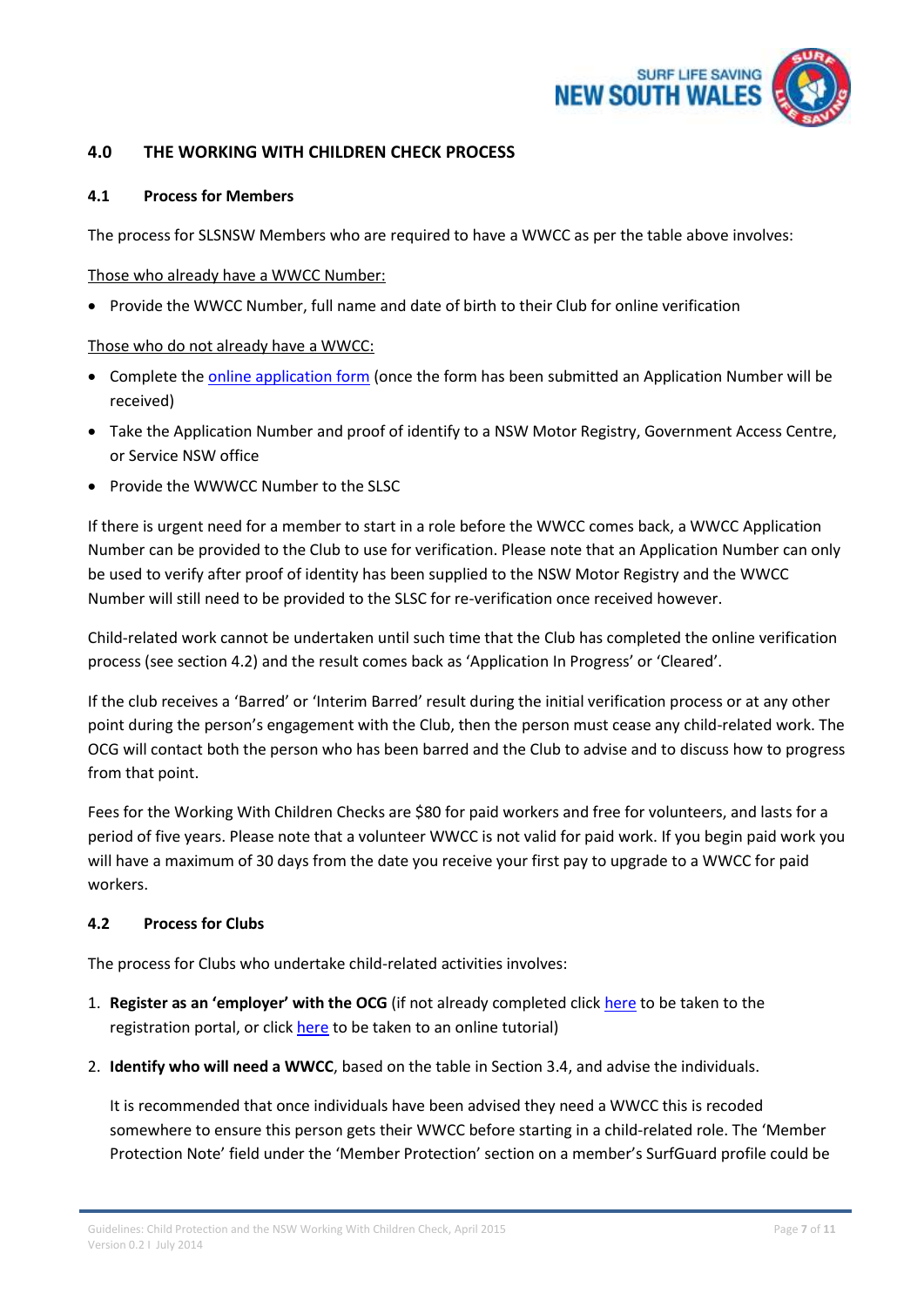

utilised for this purpose. By using SurfGuard issues are easily identified by running a custom report (see step 7).

3. **Complete the [online verification process](http://www.kidsguardian.nsw.gov.au/working-with-children/working-with-children-check/apply/apply)** using the WWCC Number or WWCC Application Number for those who require a WWCC (based on the table in Section 3.4). An online tutorial can be found [here.](https://www.youtube.com/watch?v=2qUq_59Zmzc)

A WWCC Number is always preferable, however the WWCC Application Number can be used to verify if there is an urgent need to get the member into the role before such time that their WWCC Number is received. Please note that if a WWCC Application Number is used however the result will only come back as 'Application in Process' and the SLSC will need to re-verify the member one their WWCC Number is supplied.

NB: Do not verify WWCCs for any person who is not required to undertake one – this puts unnecessary pressure on Club resources and the resources of the OCG, and means that the Club is not abiding by the legislation.

#### **4. Enter the WWCC details in to SurfGuard**

It is essential to record the verification date, WWCC expiry date, WWCC (or Application Number) and verification result after each online verification as the OCG does not store this information on their system for later recall.

| <b>SurfGuard Field</b>                      | Information to be Entered by SLSC                                                                                 |
|---------------------------------------------|-------------------------------------------------------------------------------------------------------------------|
| Member Protection Registration Date:        | Record the date that the online verification was made                                                             |
| Member Protection Registration Expiry Date: | Record the WWCC expiry date (only available if verifying a WWCC<br>Number, not an Application Number)             |
| Member Protection Registration No:          | Record the WWCC Number (or Application Number)                                                                    |
| <b>Member Protection Note:</b>              | Write the result of the online verification, ie "Result: In<br>Progress/Cleared/Barred/Interim Barred/Not Found". |
| Screening Withdrawn Date:                   | Record the date that someone is barred or placed on an interim<br>bar (if applicable).                            |
| <b>Screening Suitability Notice Date:</b>   | Record the date the OCG lifts an interim bar (if applicable)                                                      |
| <b>Screening Type:</b>                      | Select 'Paid' or 'Volunteer' to reflect the type of WWCC they have                                                |

# **Please reserve the 'Member Protection Form', 'Member Protection Date' and 'Member Protection Expiry Date' fields for the recording of SLSNSW Member Protection and Declaration forms (see Section 5.0).**

If using an Application Number to verify a member initially, you will need to re-verify once the WWCC Number is received and re-populate the fields above with the new verification date, expiry date, number and result.

For paid workers who are not current financial members of SLS, you will need to utilise another recording method. Please see the [website of the Office of the Children's Guardian](http://www.kidsguardian.nsw.gov.au/working-with-children/working-with-children-check/resources) for a template and resources.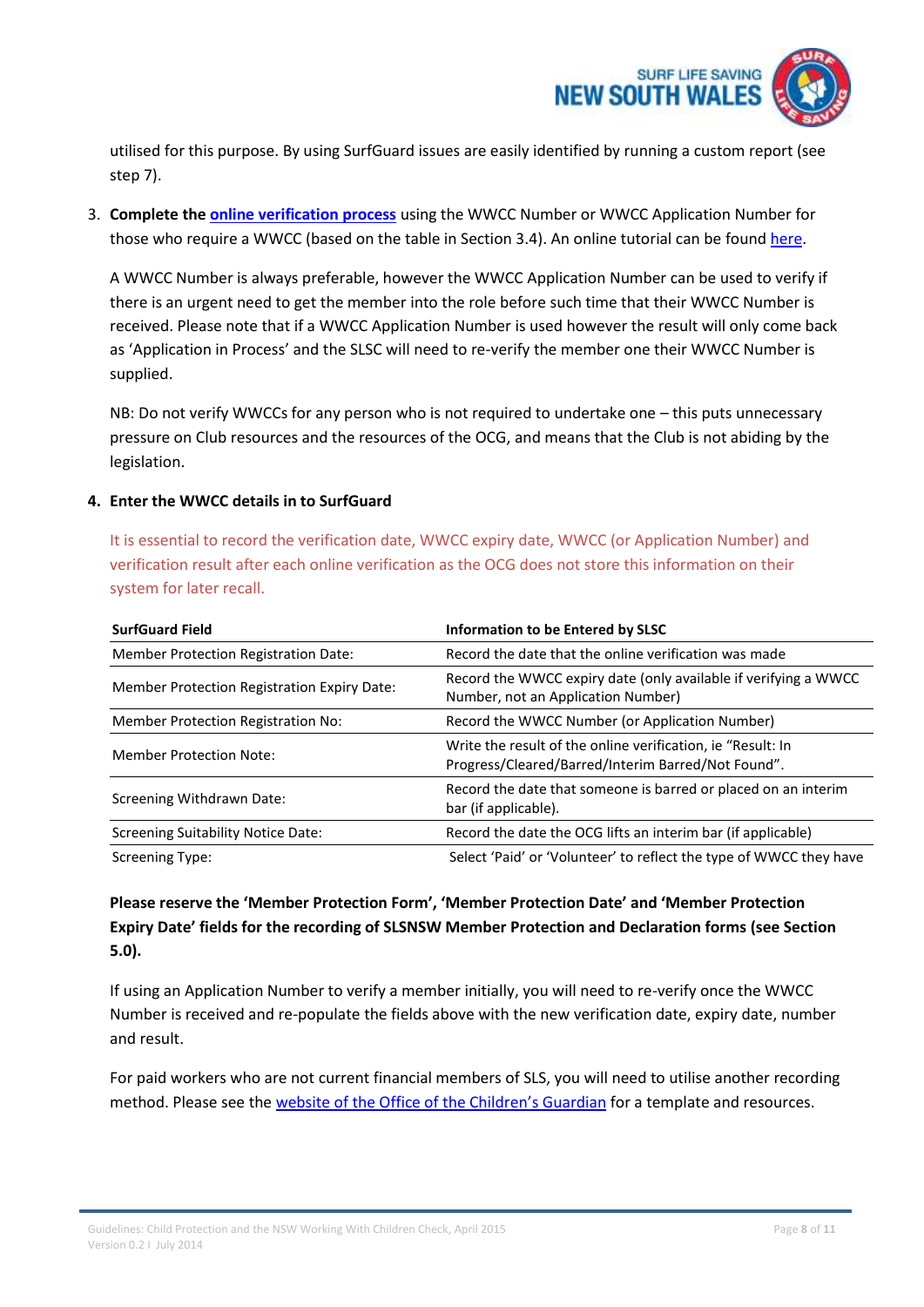

#### **5. Appoint or remove a worker depending on the outcome of the WWCC verification:**

| <b>Status</b>           | <b>Meaning</b>                                                                                 |
|-------------------------|------------------------------------------------------------------------------------------------|
| Application in progress | A Working With Children Check application is being processed and the                           |
|                         | applicant may work with children.                                                              |
|                         | If the applicant becomes barred, the Office of the Children's Guardian will                    |
|                         | contact the person applying for the WWCC and any organisations who have                        |
|                         | completed the online verification to advise of what to do next.                                |
| Cleared                 | This applicant has a Working With Children Check clearance that is valid until                 |
|                         | the listed expiry date.                                                                        |
| Barred                  | The applicant has been barred from working with children and it is an offence                  |
|                         | to engage this person in child-related work or child-related roles.                            |
| Interim barred          | The applicant has been barred from working with children during the course                     |
|                         | of a risk assessment. It is an offence to engage this person in child-related                  |
|                         | work or child-related roles.                                                                   |
| Not found               | The database cannot find a matching Working With Children Check for any                        |
|                         | one of these reasons:                                                                          |
|                         | The data entered for verification (name, date of birth and Working With                        |
|                         | Children Check number or application number) has errors;                                       |
|                         | The person's application has been withdrawn or terminated without an                           |
|                         | outcome;                                                                                       |
|                         | The person has not completed an application for a Working With Children                        |
|                         | Check (filled in the online form, presented proof of identity and paid any<br>applicable fee). |
|                         | It is an offence to engage this person in child-related work or child-related<br>roles.        |
|                         |                                                                                                |

#### 6. **Remove anyone in a child-related role should their 'Cleared' status change** at any time.

The WWCC is valid for five years and during this time, cleared applicants will be subject to ongoing monitoring.

If a relevant new record appears it may lead to the worker becoming barred before the Check's five year expiry date. If this happens, the SLSC will be notified using information supplied during the online verification process. If the club has not verified the worker online, the OCG may not be able to notify immediately if that worker is barred.

If the OCG sends a letter advising the Club that a current employee or volunteer has become barred (or has an interim bar) they must immediately remove them from child-related work. It does not matter whether they are paid or unpaid; supervised or unsupervised.

The SLSC has the option to:

- dismiss the worker;
- suspend them from child-related work pending the outcome of an appeal; or
- transfer them to a non child-related role within the club (although they are under no legal obligation to find an alternative position for a barred worker).

#### **7. Provide the SurfGuard data to the OCG if an audit of the club is undertaken**

The OCG will be undertaking compliance audits from April 2016. It is expected that they will be checking clubs have a good understanding of who needs a WWCC and that these people not undertaking any child-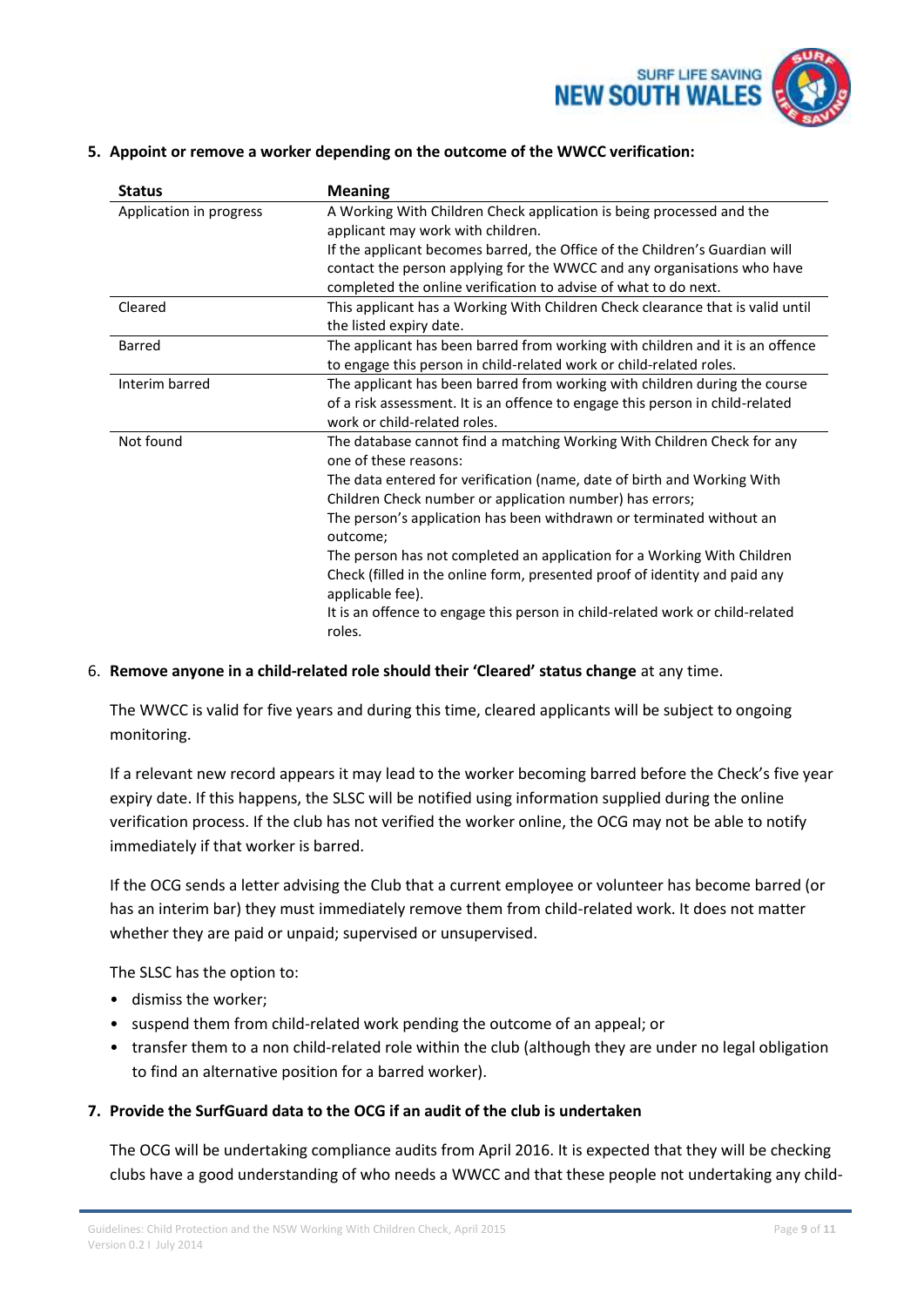

related work until their online verification has been completed. If the OCG requests the clubs WWCC records the club will need to provide them with:

- Member's full name
- Member's date of birth
- Member's WWCC Number (or Application Number where appropriate)
- The verification date
- The WWCC's expiry date
- The verification outcome
- Whether they are a paid or volunteer worker

In order to provide this information to the OCG the club will need to run a custom SurfGuard report using the following method:

a) 'Tick' the appropriate columns

Under 'General Details' tick:

- First Name
- Last Name
- Date of Birth

Under 'State Based Details' tick:

- Protection Form Registration Date
- Protection Form Registration Expiry Date
- Protection Form Registration Number
- Protection Form Note
- Screening Withdrawn Date
- Screen suitability Notice Date
- Screening Type
- b) Insert the appropriate 'selection criteria'

Under 'Organisation Membership Details' select 'Active' and enter the current season year under 'Registered for Season' (eg. 2014 for the 2014/15 season)

- c) Under 'Display Type' select 'Downloadable CSV (Excel Format)' and then click 'Display Report'
- d) Change the column titles in your Excel Report to better reflect the terms above to make it easier for the OCG to identify which column relates to which piece of data needed by them. If you wish you can also sort your columns and remove any members who do not require a WWCC.

# OCG audits are another important reason why the data from online verifications need to be entered straight in to SurfGuard.

8. **Monitor WWCC records** to ensure that those in child-related roles renew their WWCC before their current WWCC expires.

# <span id="page-9-0"></span>**5.0 MEMBER PROTECTION DECLARATIONS**

Even with the introduction of the WWCC, the SLSNSW Member Protection Declaration form still needs to be completed by members. While the WWCC looks specifically at national criminal history and workplace